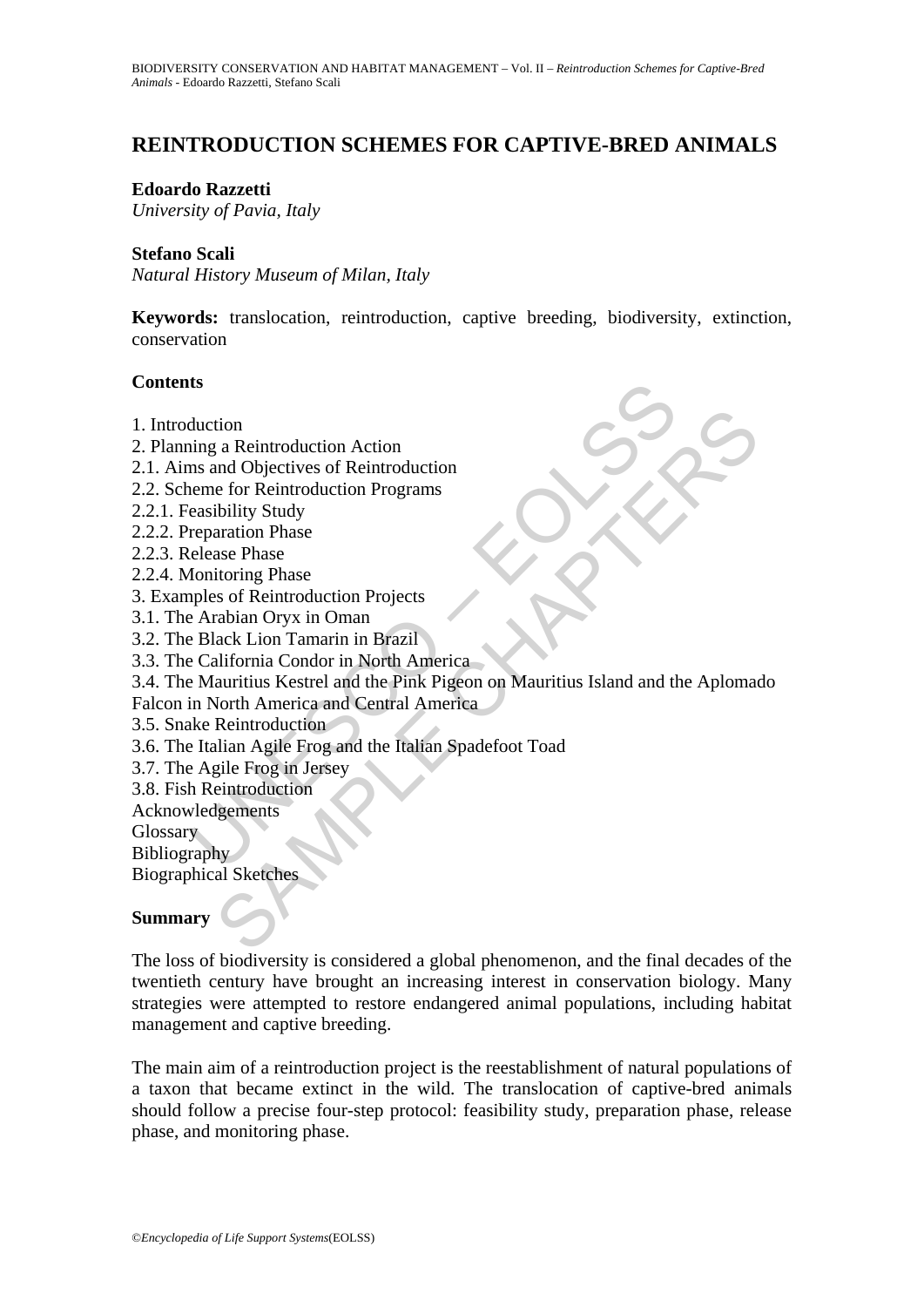An ecological study is necessary to understand the relationships between the species and its natural habitat. The declining or extinction factors should be highlighted and removed before release into the wild. All the environmental requirements for the species must be fulfilled, and researchers must know the species' population dynamics very well. The genetically and geographically closest populations should be chosen for breeding and translocation. Founders stocks can be bred either near the translocation areas or in large breeding centers in different countries. It is highly recommended that the release sites be prepared using habitat management techniques to maximize the survival probabilities.

The release must be preceded by accurate veterinary control. Sometimes captive-bred animals are subject to domestication and need a reeducation plan. The follow-up phase is important in order to ensure that the projects are successful or to identify the reasons leading to a failure. A reintroduction plan can be considered successful only when the following points are satisfied: the offspring of the founders start to breed, a minimum viable population (MVP) is reached and maintained, and the recruitment rate is higher than the adult death rate for three years.

The monitoring phase can be useful to verify the need of further releases to increase the number of founders or to modify the plans when some problem occurs. Some examples are presented.

# **1. Introduction**

are subject to connestration and need a recultation priai. The reduction<br>trant in order to ensure that the projects are successful or to ident<br>to a failure. A reintroduction plan can be considered successful<br>g points are s The conservation status of animal species is of concern throughout the world (e.g., approximately 8000 species of fish have become extinct or are severely endangered; a recent estimate suggests that about 30 000 species of animals and plants become extinct every year). The loss of biodiversity is considered a global phenomenon, and two of the main problems for endangered species are habitat fragmentation (see Section 3.2) and declining size of populations (see Section 3.3).

a failure. A reintroduction plan can be considered successful only when<br>a failure. A reintroduction plan can be considered successful only when<br>points are satisfied: the offspring of the founders start to breed, a minim<br>ul The final decades of the twentieth century have brought an increasing interest in conservation biology. Many strategies were attempted to restore endangered animal populations, including habitat management protection and restoration, nesting sites protection, alien species eradication, and—as a last resort—captive breeding. This final strategy is often used together with translocation projects, such as reintroduction and population reinforcement, but it must be stressed that these kinds of measures need to be carefully projected, because they could have many unexpected negative effects and should be always subordinated to habitat conservation. At the moment, over 3000 vertebrate species are being bred in zoos and other captive facilities.

## **2. Planning a Reintroduction Action**

## **2.1. Aims and Objectives of Reintroduction**

The main aim of a reintroduction project is the reestablishment of natural populations of a taxon that became locally or globally extinct in the wild, in order to restore original biodiversity. The first question to be asked is whether reintroduction is necessary, or if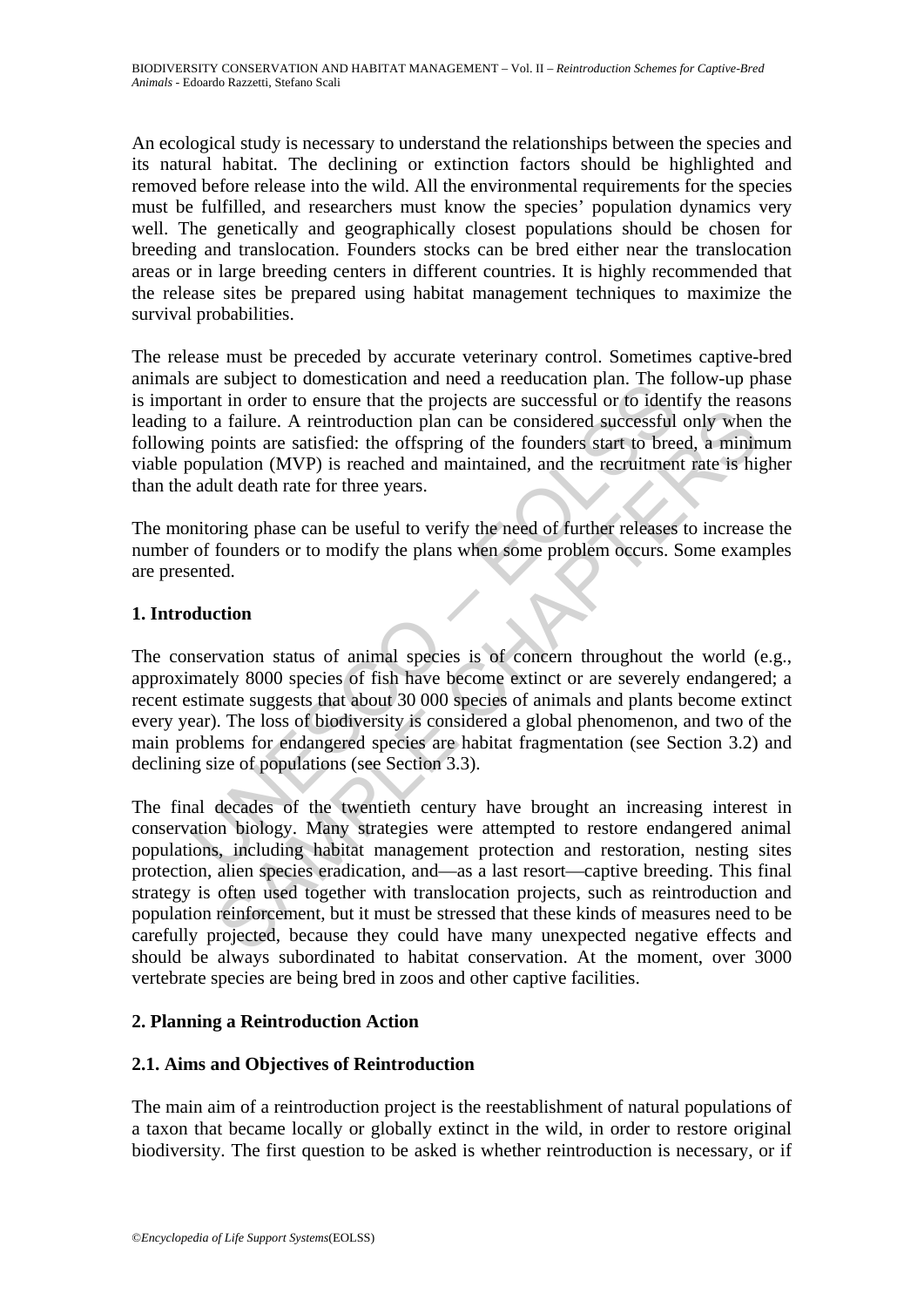better results could be achieved with other less risky conservation measures. In fact, many factors should be taken into account when planning a program for captive breeding and the successive reintroduction, because the success of this kind of project is quite low. Some estimates made for translocation plans reported a success rate of 44% for birds and mammals, but another estimate for captive-bred animals was much lower  $(11\%)$ .

The International Union for Conservation of Nature and Natural Resources Species Survival Commission (IUCN/SSC) suggests that captive breeding for translocation should be done when the crisis is enormous and extinction is very likely. This measure should be adopted early, when the wild populations are still in the thousands. When a wild population is critically endangered, a close cooperation between field conservationists and captive-breeding specialists should be carried out, to make their efforts complementary and minimize the likelihood of extinction.

The captive-breeding programs for endangered populations should be conducted for the benefit of the species and without commercial transactions.

# **2.2. Scheme for Reintroduction Programs**

The translocation of captive-bred animals should follow a precise four-step protocol:

- feasibility study
- preparation phase
- release phase
- monitoring phase

Each of these steps is described in detail below.

# **2.2.1. Feasibility Study**

opputation is chiractary entaggered, a close cooperation<br>tationists and captive-breeding specialists should be carried out,<br>complementary and minimize the likelihood of extinction.<br>tive-breeding programs for endangered pop interior and minimize the likelihood of extinction.<br>
The checking programs for endangered populations should be conducted for<br>
the species and without commercial transactions<br>
are for **Reintroduction Programs**<br>
ceation of First of all, an ecological study is necessary to understand the relationships between the species and its natural habitat. The influence of environmental modifications, alien species, and anthropic factors should be taken in account. An evaluation of the animal's ability to re-adapt to the modified habitats must be carried out. Moreover, the declining or extinction factors should be highlighted and removed before the translocations are put in practice. The latter point should be considered as a key factor for a successful reintroduction (see Sections 3.1, 3.6, and 3.7).

The projects should involve the preparation and education of local people, in particular when reintroduction programs deal with dangerous species, such as large predators or venomous animals. The educational programs should stress the importance of wildlife conservation and natural habitats in an effort to avoid illegal collection, poaching, and local prejudices (see Section 3.1).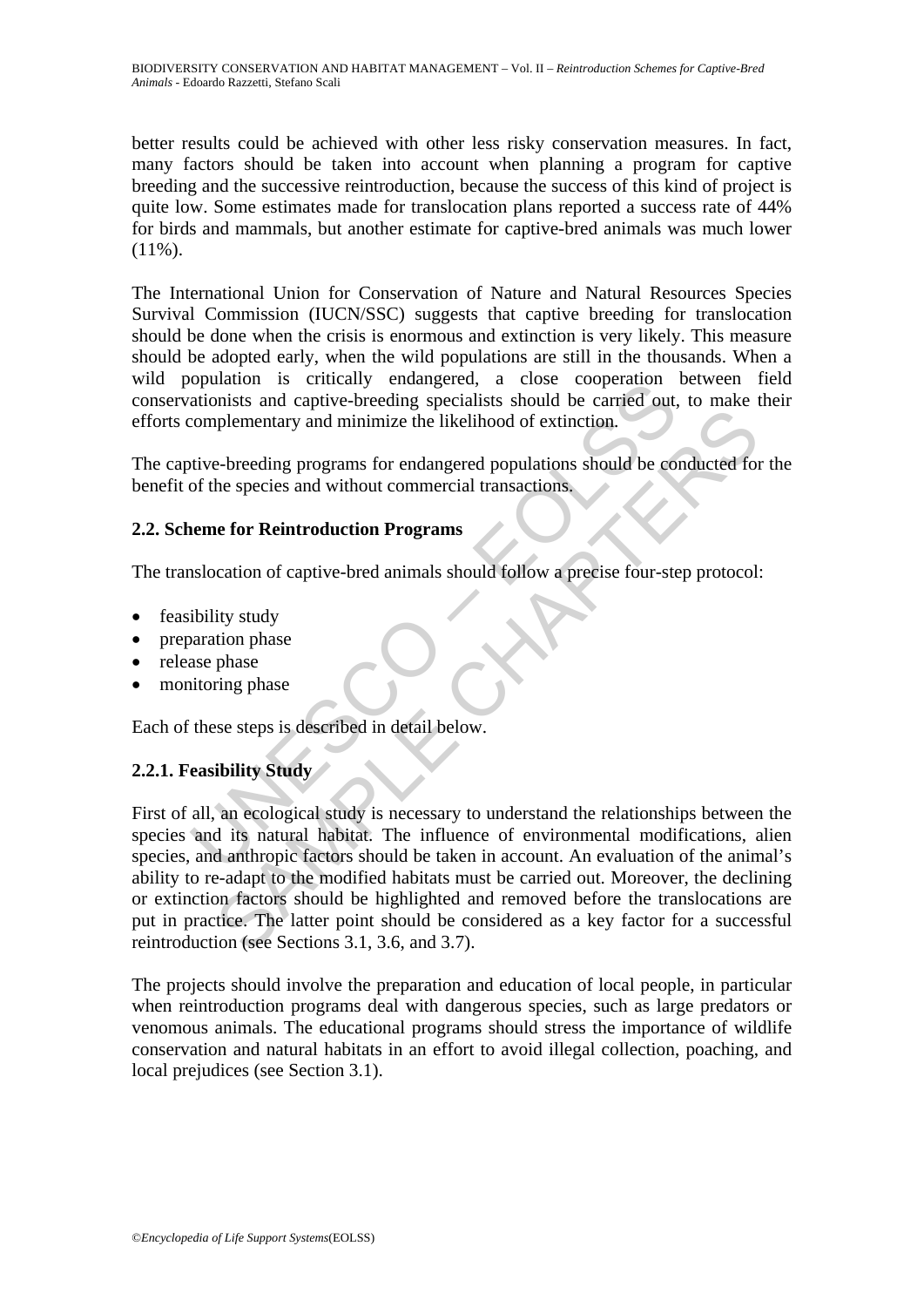## **2.2.2. Preparation Phase**

For all of the environmental requirements for the species involved in the projects to be fulfilled, an introductory study must be done in the chosen areas and the ecological needs of the species should be known. Particular attention should be addressed to the knowledge of population dynamics and structure of the species, so that the release stocks are adequate to create a self-sustaining wild population. Great care should be taken regarding the sex ratio and age structure of new populations; these data should be based on the knowledge of species biology. The use of juvenile individuals is usually preferable, as they are able to adapt more quickly to new habitats; furthermore, some species are highly philopatric, and the use of hatchlings often guarantee a lower dispersion of the founders (see Section 3.6). The adults are preferable for social species, or when greater experience is needed (see Section 3.2).

The reintroduction plan should include a prevision about population dynamics, spreading, and increasing of the released stock, as well as its interactions with other wild populations, so that any problem could be identified and confronted.

The genetically and geographically closest populations should be chosen for breeding and translocation, to preserve genetic identity and homogeneity.

of the foundation state of section 3.0). The adults are preferable for<br>greater experience is needed (see Section 3.2).<br>introduction plan should include a prevision about populat<br>g, and increasing of the released stock, as nation plan should include a prevision about population dynam and increasing of the released stock, as well as its interactions with cations, so that any problem could be identified and confronted.<br>Cally and geographically The founders stocks can be bred either near the translocation areas or in large breeding centers in different countries. Each of these two options have advantages and disadvantages. A large breeding center in a distant area usually offers many favorable logistic opportunities, such as specialized personnel, veterinary care, organized structures, and controlled conditions. On the other hand, the animals could be affected by exotic diseases or accustomed to different food and climatic conditions, resulting in modified reproductive biology and altered behavior (see Section 3.8).

Breeding centers close to the release sites offer similar climatic conditions and food, scarce exposition to alien pathogen agents, and low stress due to long distance transport. Local centers sometimes suffer from lack of specialized personnel, organization, and security, and may also possess inadequate structures or suffer from political problems.

Furthermore, large enclosures guarantee conditions more similar to natural ones, whereas those that are small can induce stress due to high population densities.

It is highly recommended that the preparation of release sites include all the available techniques of habitat management to increase the suitability for the species and to maximize survival probabilities (see Sections 3.6 and 3.7).

#### **2.2.3. Release Phase**

The release must be preceded by accurate veterinary control to avoid the transmission of any kind of disease, including internal and external parasites. Moreover, it could be advisable to vaccinate the founders to limit the mortality due to local diseases. For some species, it is useful to create an enclosure in the release area where the animals can learn more about the natural habitat and get accustomed to the landscape and food resources.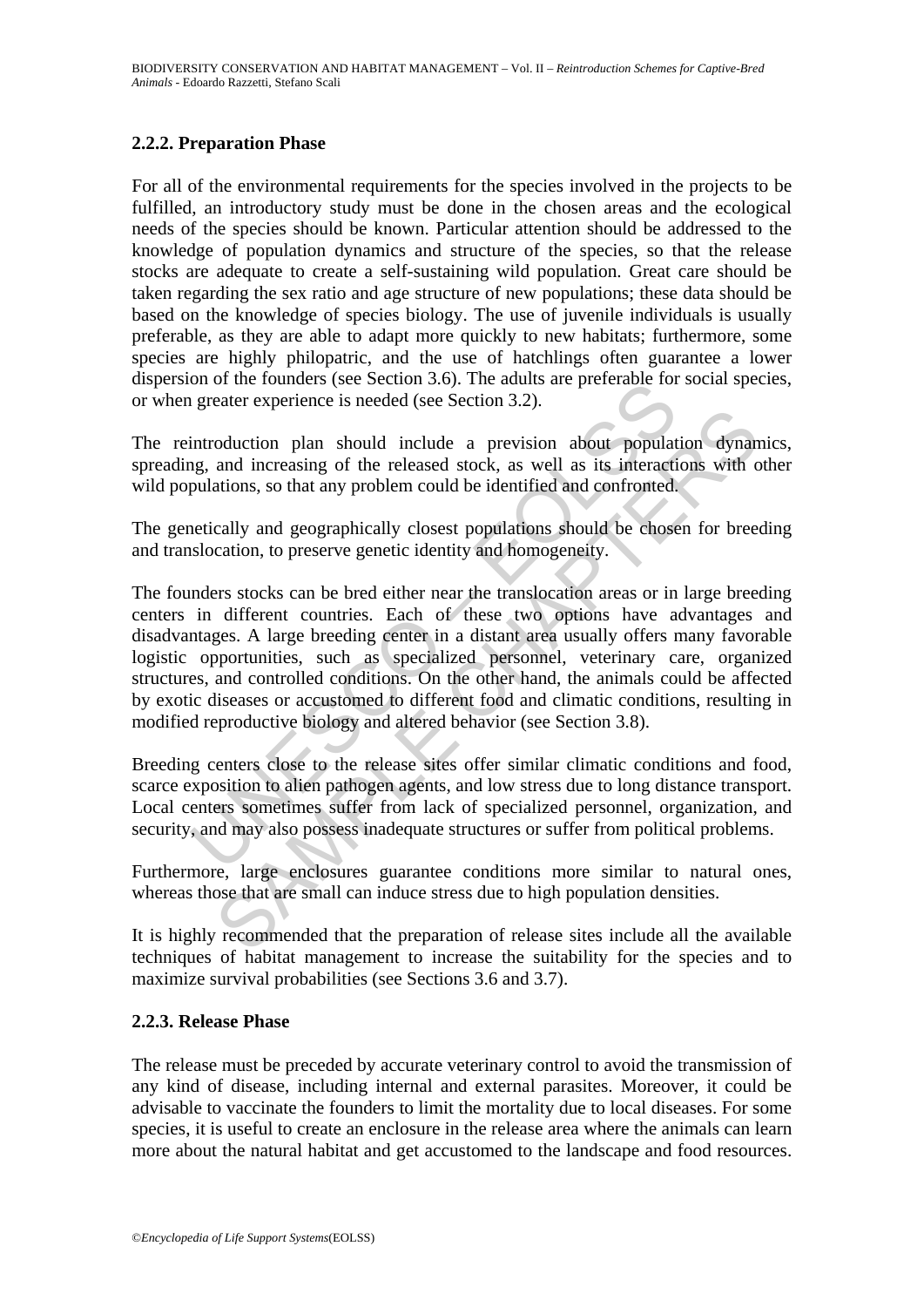The latter point also is quite important to re-create the natural gut flora to deal with new forage before the release.

Sometimes captive-bred animals are subject to domestication, and the modified patterns of behavior (in particular feeding and breeding, but also social behaviors) do not allow survival in the wild; in these cases, a re-education program is necessary.

The structure of the populations can be re-created for repeated introductions; this strategy could be useful to have different age classes and to reduce the effect of mortality in the first stock. To increase the survival probability of the founders, it is important to accurately choose the release seasons in accordance with species biology.

population structure should be achieved to guarantee the maximimize stochastic extinctions. In fact, one of the most debated plarge or several small" (SLOSS) concept: the question of whethe unique large population or many ize stochastic extinctions. In fact, one of the most debated problems is<br>eige or several small" (SLOSS) concept: the question of whether it is bett<br>que large population or many that are small. The two options fave<br>and disa A metapopulation structure should be achieved to guarantee the maximum dispersion and minimize stochastic extinctions. In fact, one of the most debated problems is the "single large or several small" (SLOSS) concept: the question of whether it is better to have a unique large population or many that are small. The two options have both advantages and disadvantages: the former case increases the probability of meeting a suitable partner, and it is more resistant to unpredictable events. The latter option is more similar to natural populations, it guarantees a continued gene flow thus maximizing genetic diversity, and it is more resistant to habitat modifications; but each subpopulation is exposed to stochastic events that could lead it to extinction.

Last but not least, the choice of release sites is of primary importance for the project's success. In fact, the areas must be easily accessible by researchers and park staff for future monitoring and protection from poaching. Furthermore, in some cases it could be advisable to choose a place where an excessive dispersion is not possible, in particular during the first phases of the project.

## **2.2.4. Monitoring Phase**

The follow-up phase is particularly important to make sure that the projects are successful or to identify the reasons leading to a failure. In fact, researchers should monitor the survival, the adaptation, and the dispersal of the released animals using a precise protocol. A reintroduction plan can be considered successful only when the following points are satisfied:

- the sons of the founders start to breed:
- a minimum viable population (MVP) is reached and maintained; and
- the recruitment rate is higher than the adult death rate for three years.

The length of the monitoring phase is variable and depends on the biology of the released species; it can last merely a few years for species that reach sexual maturity in a short time (e.g., some frogs, fish, etc.) or several decades for turtles, large mammals, or parrots.

This phase can be useful to verify the need of further releases to increase the number of founders, or to modify the plans when some problem occurs. In particular, it could be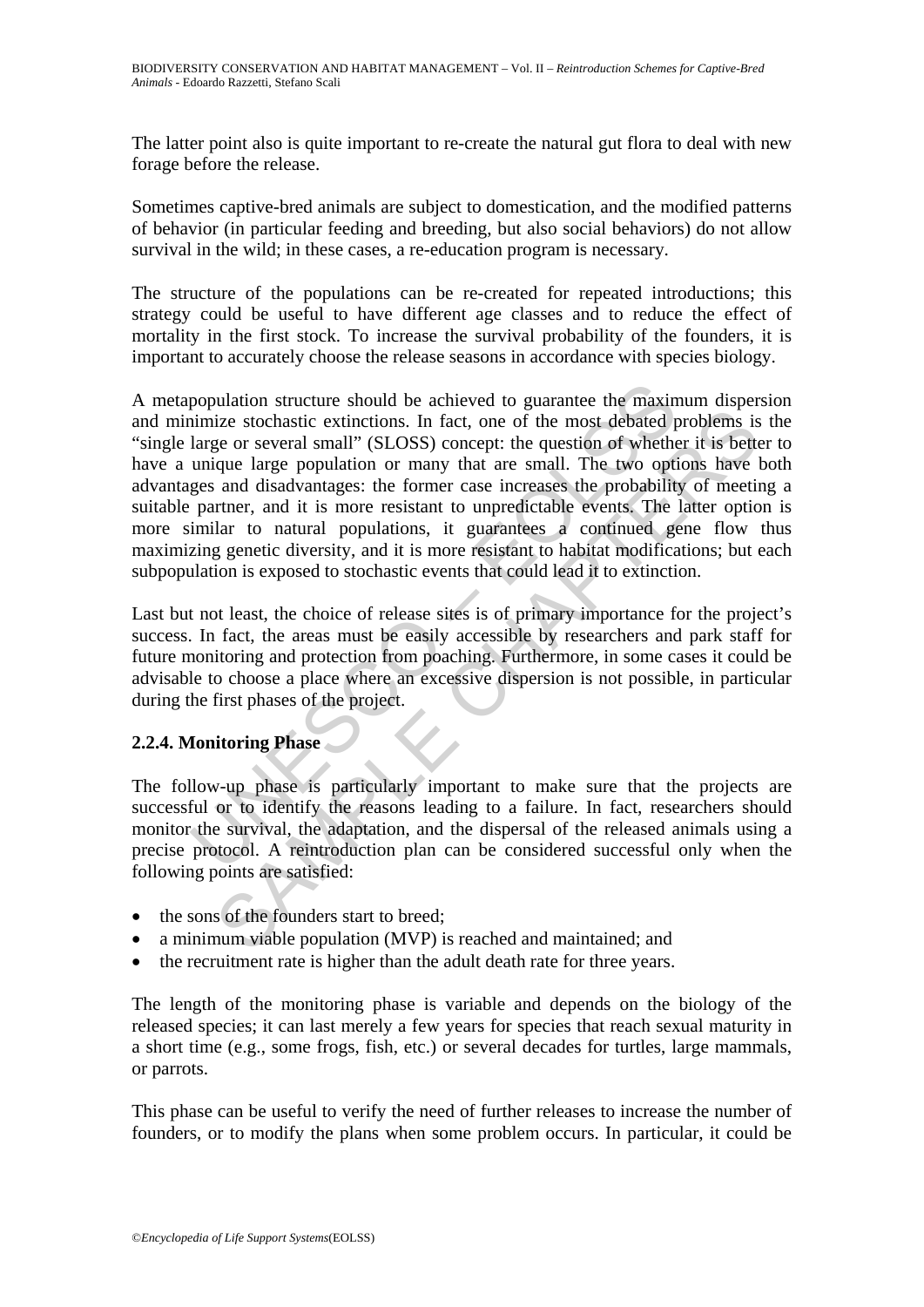necessary to remove the founders when survival problems intervene, or to manage habitats to increase the success probability of the projects.

- -
- -
- -

# TO ACCESS ALL THE **12 PAGES** OF THIS CHAPTER, [Click here](https://www.eolss.net/ebooklib/sc_cart.aspx?File=E1-67-07-04)

#### **Bibliography**

Beck B.B., Rapaport L.G., Stanley-Price M.R., and Wilson A.C. (1994). Reintroduction of captive born animals. *Creative Conservation: Interactive Management of Wild and Captive Animals*, (ed. P.J.S. Olney, G.M. Mace, and A.T.C. Feistner), pp. 265–286. London: Chapman and Hall. [This is a useful introduction to the methods of reintroduction of captive-bred species.]

Bryant P.J. (2001). *Biodiversity and Conservation*. Irvine: University of California, School of Biological Sciences, <http://darwin.bio.uci.edu/~sustain/bio65/Titlpage.htm> [This hypertext book reviews the main topics about wildlife conservation, with examples of the most important captive-breeding and reintroduction plans.]

Cunningham A.A. (1996). Disease risks of wildlife translocations. *Conservation Biology* **10**(2), 349–353. [This is a comprehensive review of pathology risks related to animal translocation that also presents some useful guidelines.]

**apply**<br> **apply**<br> **apply**<br> **alply**<br> **alply**<br> **Creative Conservation:** Interactive Management of Wild and Capitve Animals,<br>
Creative Conservation: Interactive Management of Wild and Capitve Animals,<br> **those** of A.T.C. Feisi **y**<br>
examport L.G., Stanley-Price M.R., and Wilson A.C. (1994). Reintroduction of eaptive<br>
direct Conservation: Interactive Management of Wild and Captive Animalis, total P.3.S.<br>
and A.T.C. Feistner, pp. 265–286. London: Gentilli A., Scali S., Barbieri F., and Bernini F. (*In press 2003*). A three-years project for the management and the conservation of amphibians in northern Italy. *Biota* **3** (1-2) (2002): 27-33. [This paper deals with conservation plans of some Italian amphibian species, with examples of habitat management and translocations.]

Griffith B., Scott M.J., Carpenter J.W., and Reed C. (1989). Translocation as a species conservation tool: status and strategy. *Science* **245**, 477–480.

IUCN/SSC (1995). IUCN/SSC Guidelines for re-introductions. IUCN Policy statement on captive breeding. IUCN Position statement on translocation of living organisms (Meeting of the IUCN Council, Gland, Switzerland, 1995), <http://iucn.org/themes/ssc/index.htm> [This is the main source of information about translocation guidelines by one of the best known institutes for wildlife conservation.]

Mallinson J.J.C. (1995). Conservation breeding programmes: an important ingredient for species survival. *Biodiversity and Conservation* **4**, 617–635. [This paper underscores the importance of zoological institutions for the conservation of endangered species, with many practical and historical examples.]

Spalton J.A., Lawrence M.W., and Brand S.A. (1999). Arabian oryx reintroduction in Oman: success and setbacks. *Oryx* **33**(2), 168–175. [This presents the methods and the results of an international project for the reintroduction of a large mammal extinct in the wild.]

Reinert H.K. (1991). Translocation as a conservation strategy for amphibians and reptiles: some comments, concerns and observations. *Herpetologica* **47**(3), 357–363. [This paper reviews translocation concepts and projects for amphibians and reptiles; also with examples for fish.]